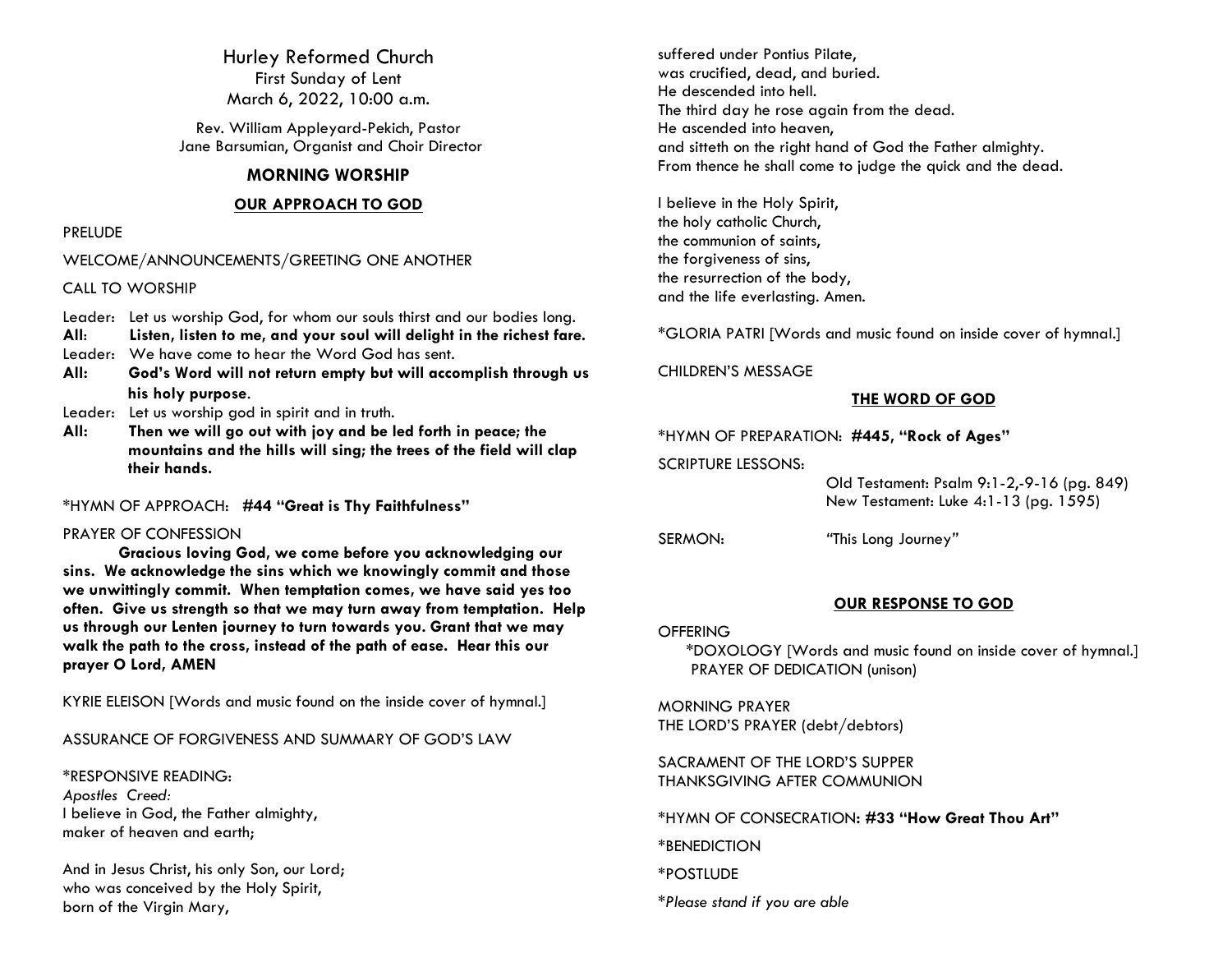## **Welcome to Hurley Reformed Church!**

With joy we welcome your presence among us today. Let the words of the psalmist set the tone of our worship: "Sing praises to the LORD, O you faithful ones, and give thanks to his holy name--joy comes with the morning" (Psalm 30:4-5 NSRV)

**In Person and Zoom Worship** happens at 10am!

**Ushers assisting in the service** are Dennis Croswell, Linda Moon, Lisa Longto, and Jeanne Quenzer

**Please join us** in Schadewald Hall after worship for refreshments! Thank you to Christa Conlin and Dinae Nicoletti for providing them this week! **Mission of the month-** Peoples Place

**Reach out to those who need your support in their day to day needs:**  Judy Bell (Terry Gaffken's mom) needs prayers; Shirley Ruth is in Golden Hill; Bev Roosa is at the Terraces at Brookmeade; Fred Horvers is at TenBroeck; Lori Pinkham is in Wingate at Ulster; Anthony DiPietro (son of MaryAnn DiPietro); Marie Dressel. David Giles, Barbara Sartorius in New Hampshire

**Audio recordings** of the weekly sermon are available on our website, HurleyReformedChurch.org.

## **Hurley Reformed Church**

11 Main Street, PO Box 328, Hurley NY 12443 845-331-4121 www.HurleyReformedChurch.org

**Staff**

Rev. William Appleyard-Pekich Tara Lockart- Church Secretary pastor@HurleyReformedChurch.org admin@HurleyReformedChurch.org

Organist/Choir Director – Treasurer – Arlene Cotich Jane Barsumian, M.Ed.

## **Consistory 2022**

Dennis Croswell, *Property & Maintenance* Allan Dumas Christopher Decker, *Finance* Lee Gable Glenn Decker, *Senior Elder* Jeanne Ouenzer Lisa Longto, *Clerk* David Kent, *Youth Ministry* Linda Moon, *Missions* Dino Sumerano, *Worship* Bill Baldinger Robert Kindt, *IT*

# **Elders Deacons**

Hours: T,W,TH,F, 9-2

Rev. Charles E. Stickley, *Pastor Emeritus*

**Stickley Gardens Columbarium . . .** A sacred place of beauty and contemplation. (*Located on the south lawn of the church.)* 

The lone candle on the chancel is our Peace Candle. It represents this church's support for the men and women in military service, and our prayer that one day we will live in a world where their sacrifice is no longer needed.



Hurley Reformed Church Hurley, New York

# The Rev. William Appleyard-Pekich Minister of Word and Sacrament

*Welcome*

*May the doors of this church be wide enough to receive all who need human love and fellowship, and a Father's care; and narrow enough to shut out all envy and hate.*

*Enter to Worship Depart to Serve*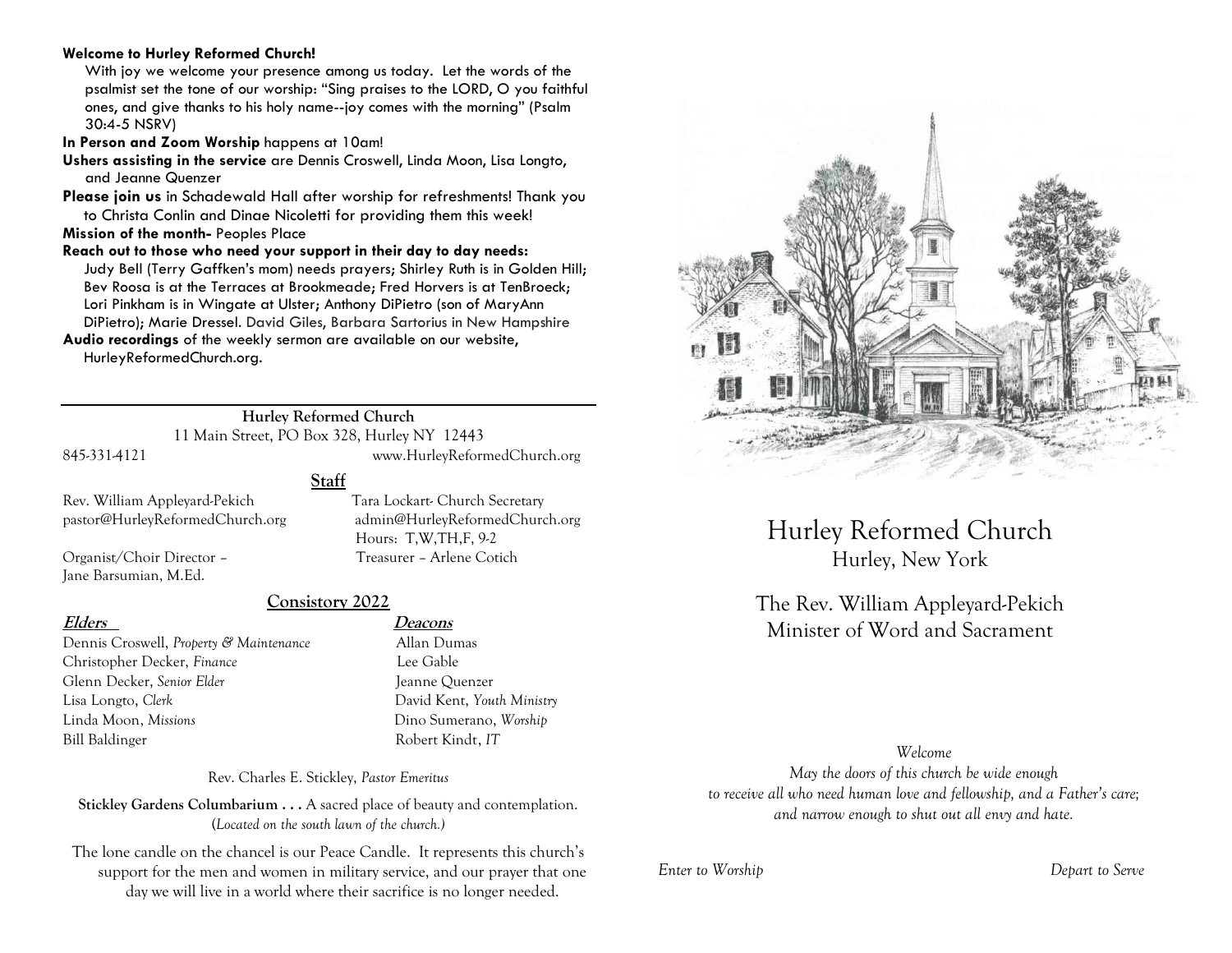# **#44 Great Is Thy Faithfulness**

Great is Thy faithfulness, O God my Father There is no shadow of turning with Thee Thou changest not, Thy compassions, they fail not As Thou hast been, Thou forever will be

Great is Thy faithfulness Great is Thy faithfulness Morning by morning new mercies I see All I have needed Thy hand hath provided Great is Thy faithfulness, Lord, unto me

Summer and winter and springtime and harvest Sun, moon and stars in their courses above Join with all nature in manifold witness To Thy great faithfulness, mercy and love

Great is Thy faithfulness Great is Thy faithfulness Morning by morning new mercies I see All I have needed Thy hand hath provided Great is Thy faithfulness, Lord, unto me

Pardon for sin and a peace that endureth Thine own dear presence to cheer and to guide Strength for today and bright hope for tomorrow Blessings all mine with 10, 000 beside

Great is Thy faithfulness Great is Thy faithfulness Morning by morning new mercies I see All I have needed Thy hand hath provided Great is Thy faithfulness Great is Thy faithfulness Great is Thy faithfulness, Lord, unto m e

# **#445 Rock of Ages**

Rock of Ages, cleft for me, Let me hide myself in Thee. Let the water and the blood, From Thy wounded side which flowed, Be of sin the double cure, Save from wrath and make me pure.

Could my tears forever flow, Could my zeal no languor know, These for sin could not atone; Thou must save, and thou alone. In my hand no price I bring; Simply to Thy cross I cling.

While I draw this fleeting breath, When my eyes shall close in death, When I rise to worlds unknown, And behold Thee on Thy throne, Rock of Ages, cleft for me, Let me hide myself in Thee.